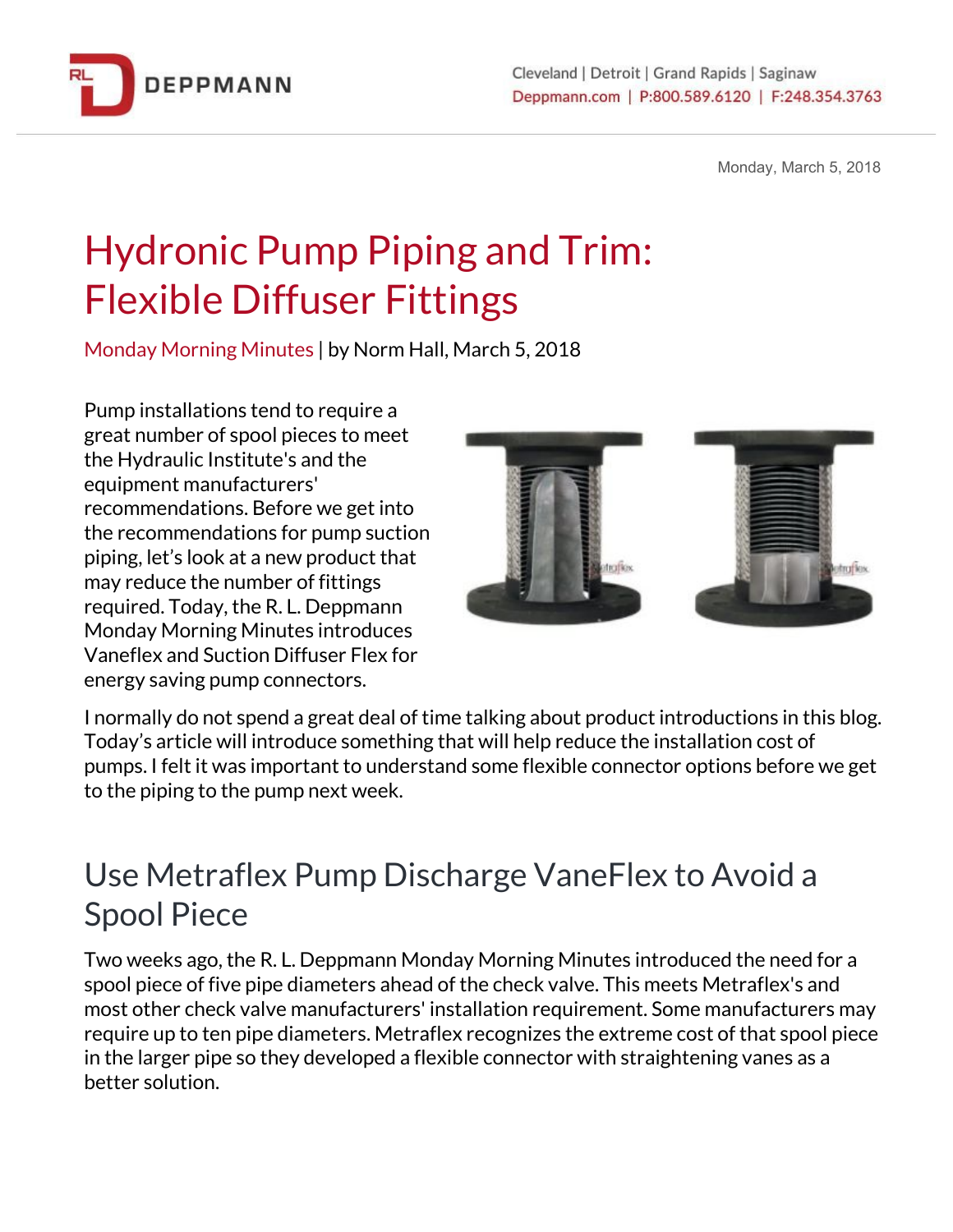VaneFlex could be used on the pump discharge to provide a combination flex and straightening vane to avoid the spool piece. It could also include the concentric reducer at the pump discharge.



If you want to view a short video exploring this product and its value, view the link in our Monday Morning Minutes.

## Use Metraflex SDF Pump Suction Diffuser Flex

Just as the discharge piping requires spool pieces and reducers, the suction piping to a pump has many of the same requirements. Last week, we discussed the value of a suction diffuser to save piping installation and pressure drop. Sometimes, the suction diffuser does not match the pipe sizes or when it does, the pressure drop is too great. For those cases, Metraflex created the Suction Diffuser Flex connector.